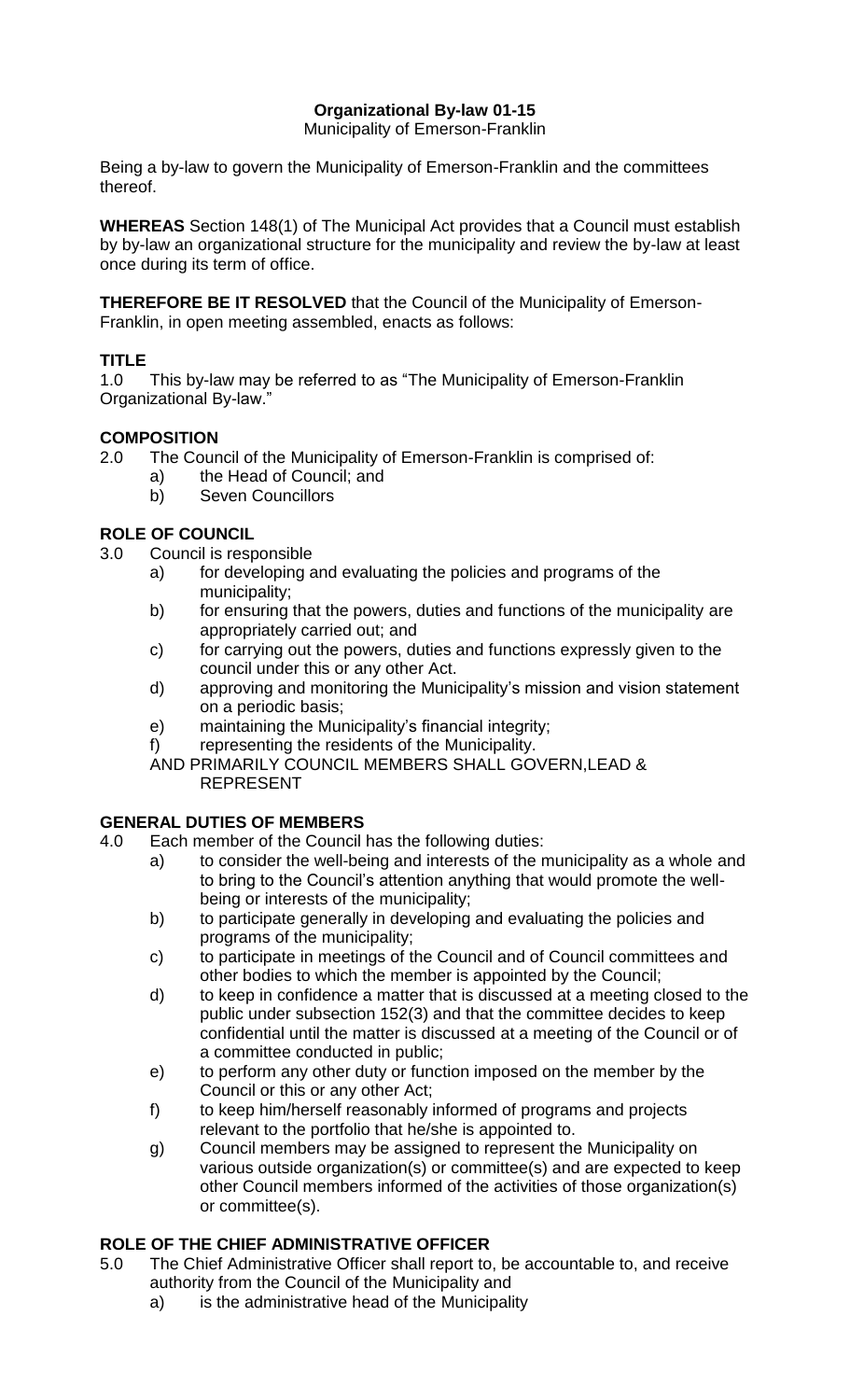- b) is responsible for advising and informing the Council on the operation and affairs of the Municipality
- c) is responsible for the management and supervision of the employees of the Municipality
- d) shall carry out the powers, duties and functions assigned by the Council and must notify the Council if Municipality funds are spent or invested contrary to a by-law or resolution or the Manitoba Municipal Act
- e) may, from time to time and in accordance with sound management practices, delegate to his/her subordinates such duties and responsibilities deemed appropriate or necessary provided that he/she shall continue to be responsible for all actions of the subordinates with respect to matters so delegated.

#### **COMMITTEES**

- 6.0 The general duties of committees shall be as follows:
	- a) to report from time to time on all matters connected with the duties imposed on the committee and to recommend such action as may be deemed necessary.
	- b) To prepare and introduce to Council all such by-laws as may be necessary to give effect to the recommendations that are adopted by Council.
	- c) To consider and report respectively on any and all matters referred to them by Council.
- 6.1 Each Committee shall be comprised of at least three members of council.
- 6.2 The Head of Council is a member of only those committees to which he has been appointed.
	- 6.3 At the first regular council meeting in each year, the council shall consider the recommendations for appointments to Committees and other bodies and Organizations of Council. All appointments to Committees and other bodies of Council, including naming of a chairperson, shall be approved by resolution of Council.
	- 6.4 Meetings of Committees shall be determined by the Committee.
	- 6.5 Any member of Council not a member of a committee has the right to attend committee meetings but shall not be allowed to vote. With the permission of the majority of the members of the committee, a visiting member of council may be allowed to take part in any discussions.
	- 6.6 A committee of Council may be appointed by resolution of Council at any time specifying the business to be dealt with by the Committee.

The primary function of the Council and the Committees of Council is to focus on items of internal matters to the Municipality. Such matters shall include, but not limited to, the following:

### **Financial Items:**

- To supervise all contracts, orders, reports, recommendations and proceedings involving the expenditure of municipal funds.
- To annually review and recommend to Council the types, rates and conditions of payments to be made to or on behalf of members of the Council and Council committees, as compensation and for expenses incurred while attending to municipal business, and for any other purpose relating to municipal business that the Council considers appropriate.
- To consider salary and wage negotiations.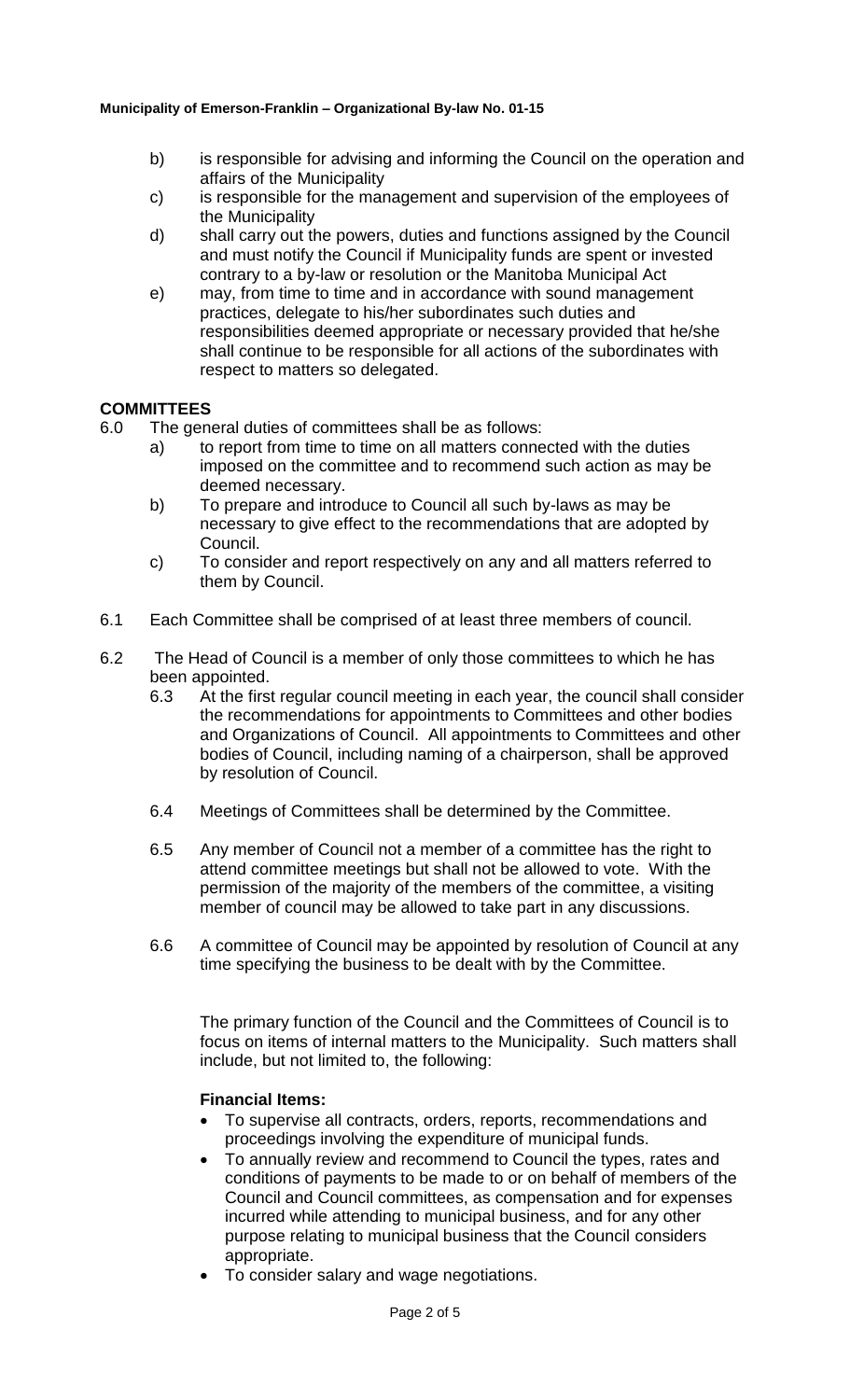Annual review and report to council before March 15th of every year.

### **Procedure for Approval of Accounts:**

The following procedure for approval of regular accounts payable:

- 1) Invoices are received at the municipal office.
- 2) Invoices are reviewed and initialed by the appropriate Department Manager (IE - Public Works Manager, various Fire Chiefs).
- 3) Invoices are then reviewed and approved for payment by the Chief Administrative Officer.
- 4) The Finance Committee reviews and initials all accounts.
- 5) Council will approve all cheques by resolution.

### **Procedure for Financial Plan:**

The following is a suggested process for development of the Annual Financial Plan:

- 1) Council members should make initial requests and recommendations at a Council meeting.
- 2) Final recommendations or requests from all Council members and committees/organizations should be made by approximately February 15<sup>th</sup> of each year.
- 3) Staff will then prepare a draft budget for review by the Council. Council then reviews the year-end financial statements and draft budget by approximately March 15<sup>th</sup>. This includes calculation of the mill rates and presentation of the draft financial plan to the committee of the whole for review. The committee of the whole adjusts and finalizes the financial plan by approximately April 1st.
- 4) Staff then makes the necessary adjustments and advertises the financial plan for the public hearing.

At the public hearing, Council approves the financial plan and gives first reading to the tax levy by-law.

### **Operational Items:**

- To consider and report on all matters relating to municipal roads and their opening, closing, altering, diverting and maintenance.
- To recommend to council at the beginning of each year such projects, works and matters under its control as it considers essential to be carried out during the year, together with their detailed cost.
- To consider and report on all matters relating to municipal land, buildings and equipment, including their acquisition, maintenance and disposal.
- To consider and report on all matters relating to municipal equipment, including their acquisition, maintenance and disposal.
- To consider and report on all matters relating to municipal roads and their opening, closing, altering, diverting and maintenance.
- To consider and report on all matters relating to the installation and maintenance of the rural water system.
- To consider and report on all matters related to the operation of all utility systems.
- To consider and report on all matters related to drainage, including private, municipal, provincial and federal.
- To ensure the proper provision of water, sewage, drainage and waste disposal services.
- To recommend to Council at the beginning of each year such projects, works and matters under its control as it considers essential to be carried out during the year, together with their detailed cost.
- To consider and report on all matters relating to the Waste Transfer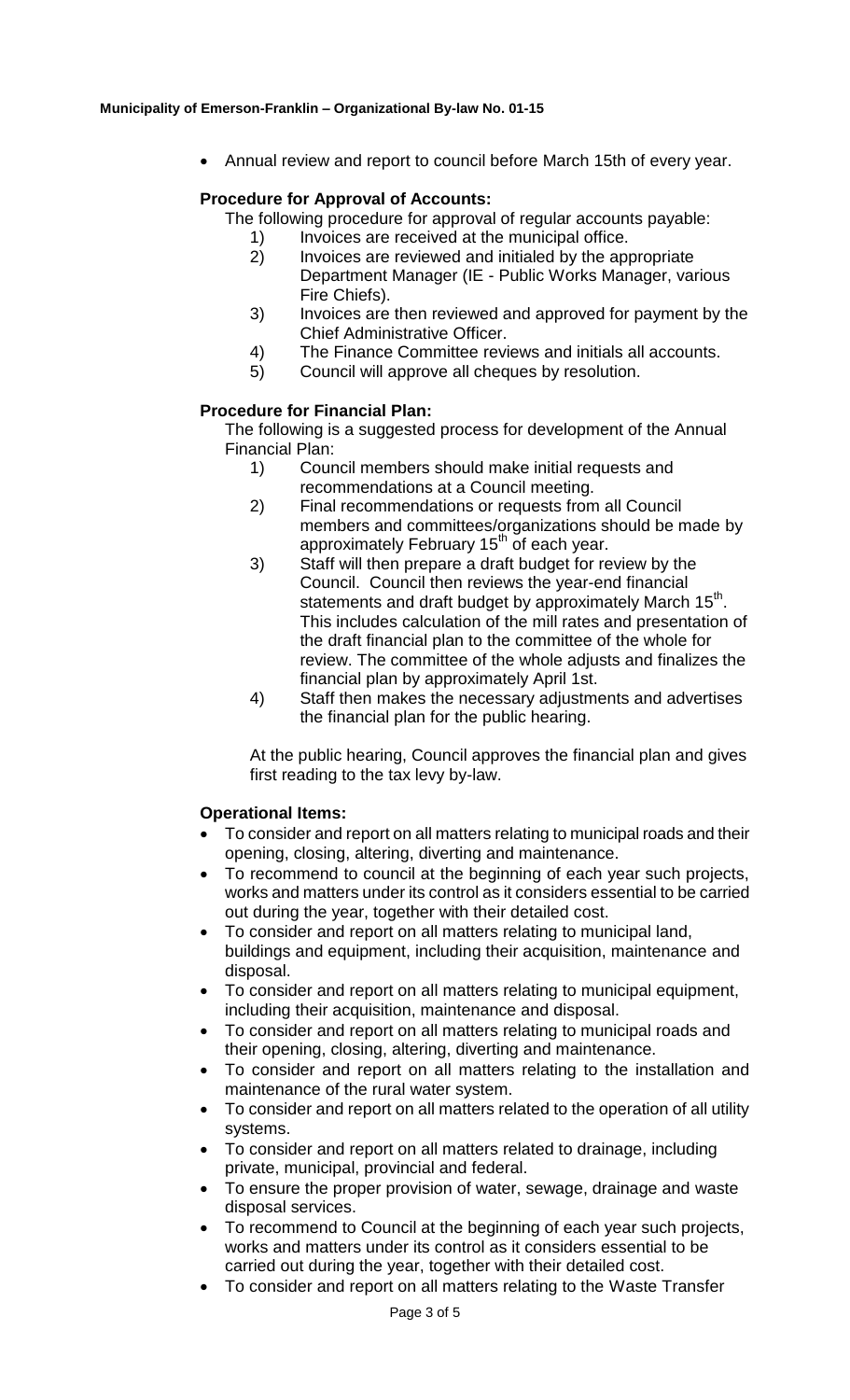#### **Station**

- To consider and report on all matters relating to weed Control.
- To consider and report on all matters relating to the spraying for mosquitoes and grasshoppers.
- To Consider and report on all matters relating to the Vet Districts.
- To consider and report on all matters relating to Recycling.
- To consider and report on all matters relating to Recreation
- To consider and report on all matters relating to the Handivan Services.
- To review personnel policy.
- To review job descriptions.
- To review and consider grievances of employees.
- To consider all land planning requests.
- To supervise and advise on Tourism and economic development initiatives.

### **Protective Items:**

- To ensure the proper provision of fire protection and Emergency Measures Operations.
- To consider and report on all matters relating to the Emerson and Dominion City Volunteer Fire Departments.
- To consider and report on all matters relating to Animal Control and By-Law Enforcement.
- To consider and report on all matters relating to Building Inspections.

Formal Decisions shall be made as By-Laws and or Resolutions at a meeting of Council.

### **In Camera:**

Under subsection 152(3) of The Municipal Act "closed to public" also referred to as "In-camera" meetings may be held for the following reasons:

- a) Personnel Matters, including but not limited to discussion of an employee, including the employee's salary, duties and benefits and any appraisal of the employee's performance; or
- b) Negotiations, including but not limited to discussion of a matter that is in its preliminary stages and respecting which discussion in public could prejudice a municipality's ability to carry out its activities or negotiations; or
- c) The conduct of existing or anticipated legal proceedings; or
- d) The conduct of an investigation under, or enforcement of an Act or by-law; or
- e) The security of documents or premises; or
- f) A report of the Ombudsman received by the head of the council under clause 36(1)(e) of The Ombudsman Act.

# **HEAD OF COUNCIL**

- 7.0 The head of Council for The Municipality of Emerson-Franklin is to have the title of Reeve.
	- 7.1 At the first regular meeting of Council in each year, Council must by resolution, appoint a Councillor as Deputy-Reeve, who shall act in place of the Reeve when he is unable to carry out the powers, duties and functions of the Reeve.
	- 7.2 In addition to performing the duties of a member of a Council, the Reeve has a duty